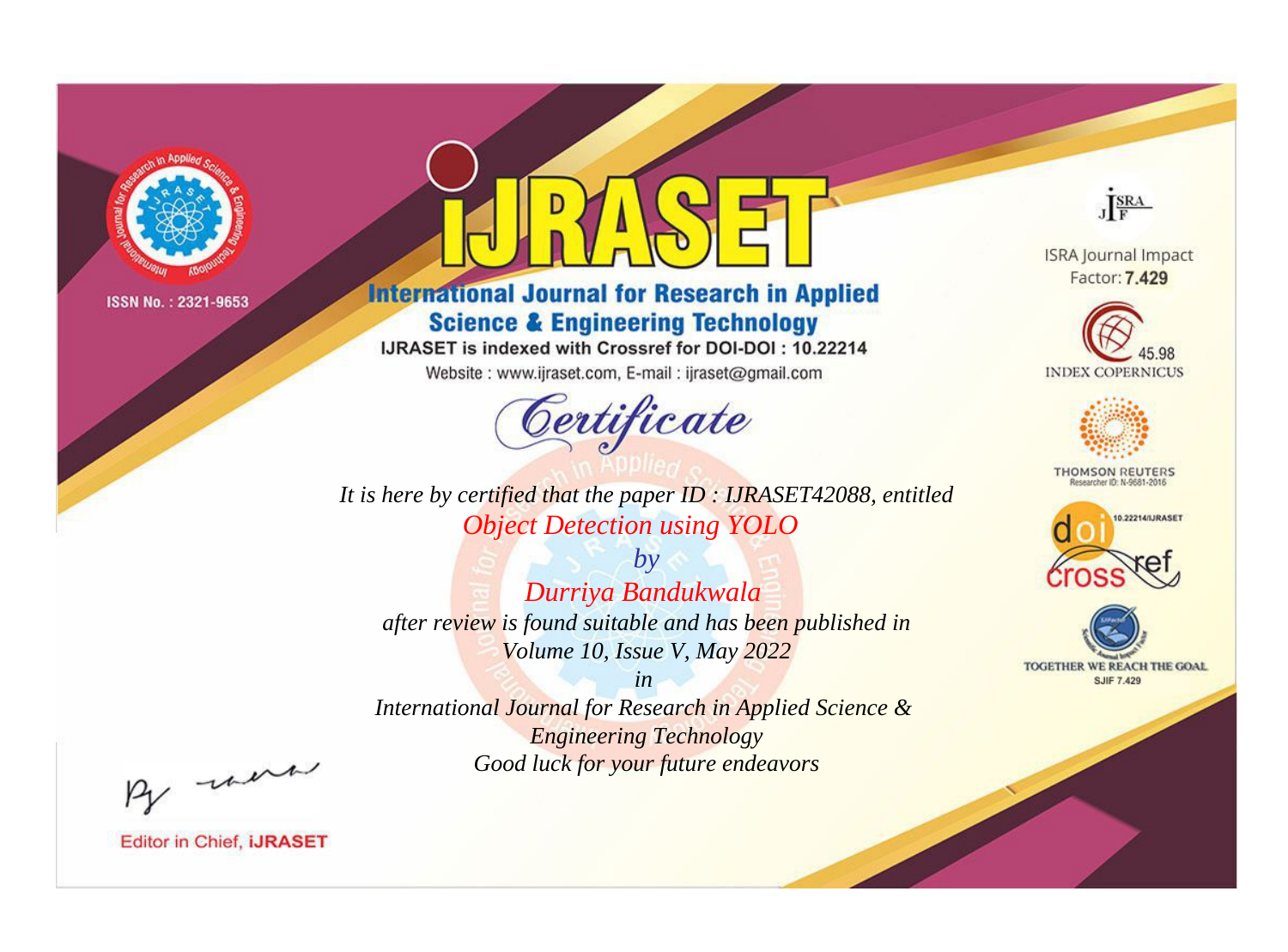

# **International Journal for Research in Applied Science & Engineering Technology**

IJRASET is indexed with Crossref for DOI-DOI: 10.22214

Website: www.ijraset.com, E-mail: ijraset@gmail.com



It is here by certified that the paper ID: IJRASET42088, entitled **Object Detection using YOLO** 

 $b\nu$ **Muskan Momin** after review is found suitable and has been published in Volume 10, Issue V, May 2022

 $in$ International Journal for Research in Applied Science & **Engineering Technology** Good luck for your future endeavors



**ISRA Journal Impact** Factor: 7.429





**THOMSON REUTERS** 



TOGETHER WE REACH THE GOAL **SJIF 7.429** 

By morn

**Editor in Chief, IJRASET**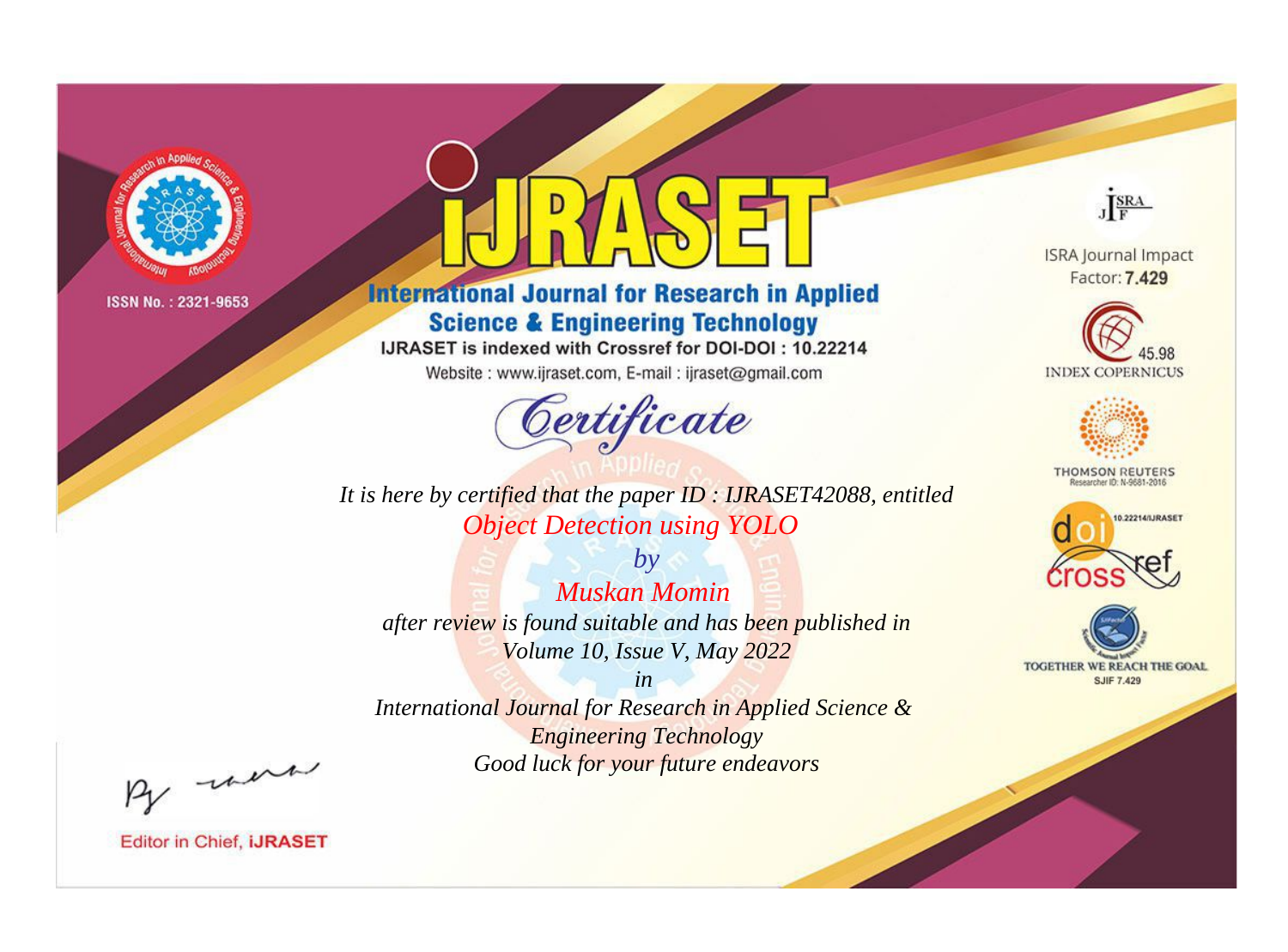

# **International Journal for Research in Applied Science & Engineering Technology**

IJRASET is indexed with Crossref for DOI-DOI: 10.22214

Website: www.ijraset.com, E-mail: ijraset@gmail.com



*It is here by certified that the paper ID : IJRASET42088, entitled Object Detection using YOLO*

*by Akmal Khan after review is found suitable and has been published in Volume 10, Issue V, May 2022*

*International Journal for Research in Applied Science & Engineering Technology Good luck for your future endeavors*



**Editor in Chief, IJRASET** 

**ISRA Journal Impact** Factor: 7.429

JERA





**THOMSON REUTERS** 



TOGETHER WE REACH THE GOAL **SJIF 7.429** 

*in*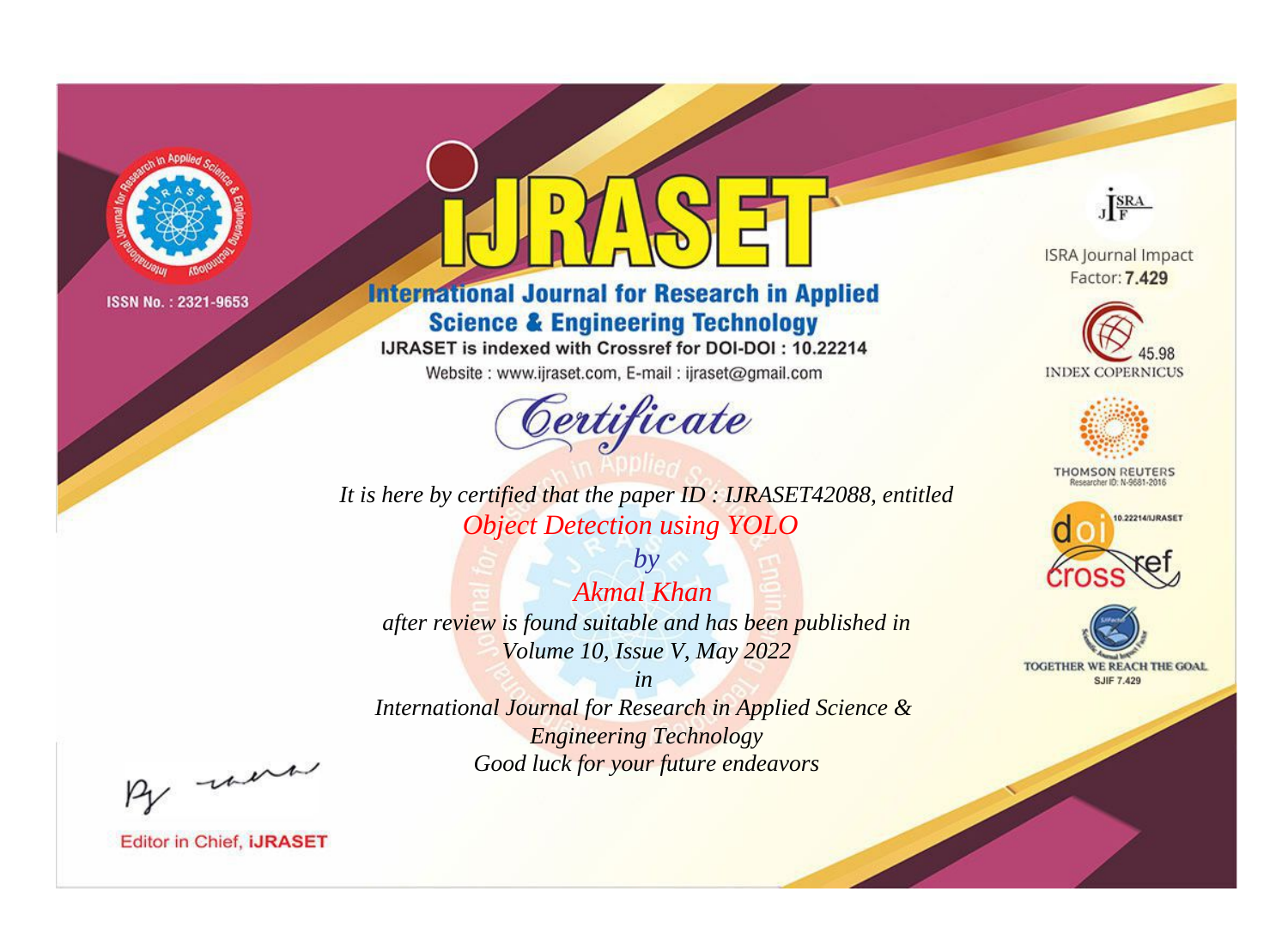

# **International Journal for Research in Applied Science & Engineering Technology**

IJRASET is indexed with Crossref for DOI-DOI: 10.22214

Website: www.ijraset.com, E-mail: ijraset@gmail.com



*It is here by certified that the paper ID : IJRASET42088, entitled Object Detection using YOLO*

*by Aasim Khan after review is found suitable and has been published in Volume 10, Issue V, May 2022*

*in International Journal for Research in Applied Science & Engineering Technology Good luck for your future endeavors*



**Editor in Chief, IJRASET** 

**ISRA Journal Impact** Factor: 7.429

JERA





**THOMSON REUTERS** 



TOGETHER WE REACH THE GOAL **SJIF 7.429**